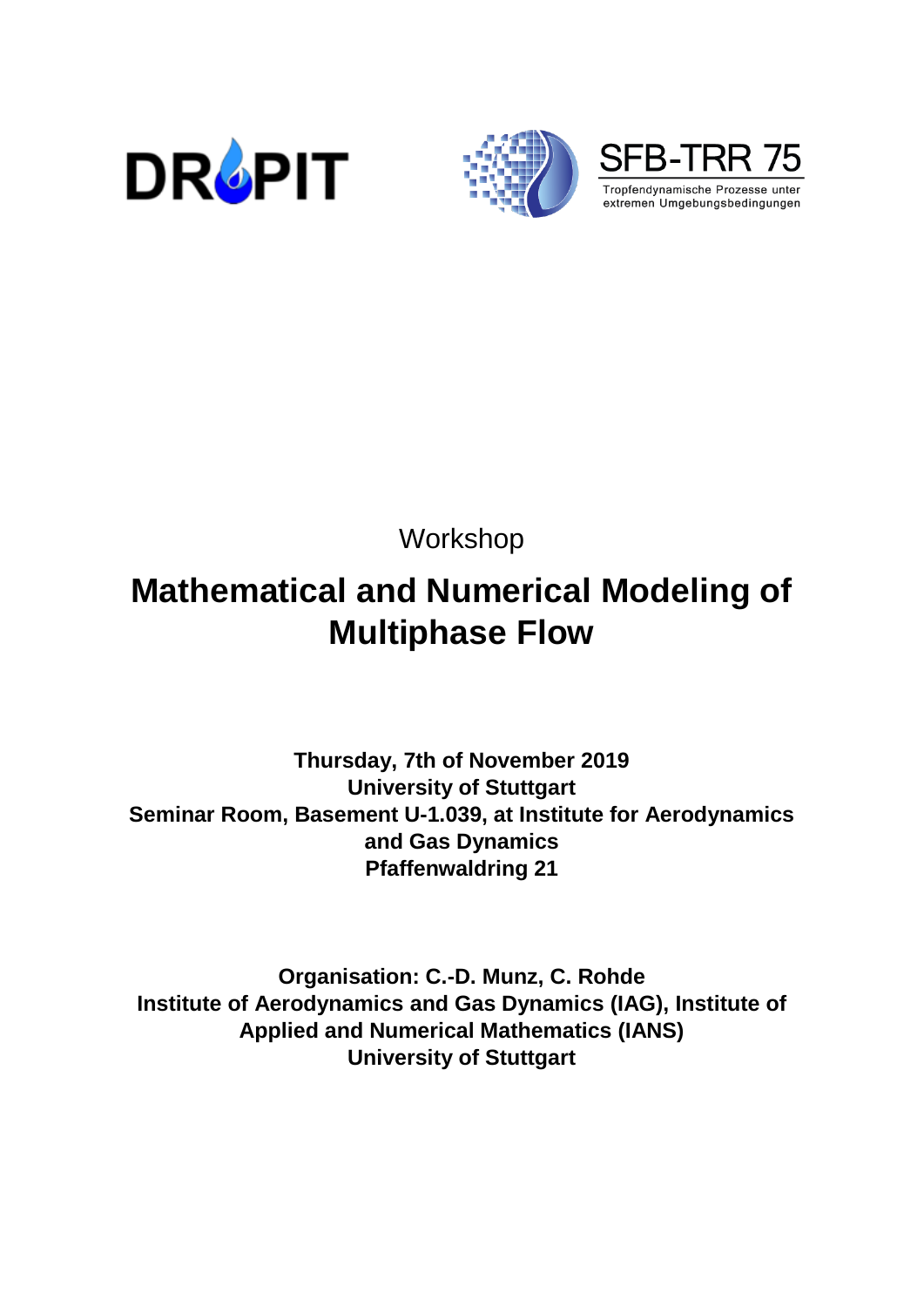# **Program**

| 9:00-9:45     | M. Hantke (Halle)<br>Analysis and Simulation of a New Multi-Component<br>Two-Phase Flow Model with Phase Transition and<br><b>Chemical Reactions</b>                                                            |
|---------------|-----------------------------------------------------------------------------------------------------------------------------------------------------------------------------------------------------------------|
| 9:45-10:30    | J. M. Winter (München)<br><b>Sharp-Interface Modeling of Shock-Interface</b><br><b>Interactions</b>                                                                                                             |
| <b>Coffee</b> |                                                                                                                                                                                                                 |
| 11:00-11:45   | T. Hitz (Stuttgart)<br>A Sharp-Interface Ghost-Fluid Method with Phase<br><b>Transition</b>                                                                                                                     |
| 11:45-12:30   | B. Fond (Magdeburg)<br>Temperature measurement with thermographic<br>particles                                                                                                                                  |
| Lunch         |                                                                                                                                                                                                                 |
| 13:30-14:15   | M. Dumbser, E. Romenski (Trento-Novosibirsk)<br>A unified first order hyperbolic formulation of Newtonian<br>continuum mechanics coupled with electro-dynamics<br>and its solution with high order ADER schemes |
| 14:15-15:00   | F. Thein (Magdeburg)<br>The Riemann Problem for a Barotropic Two Fluid Model                                                                                                                                    |
| <b>Coffee</b> |                                                                                                                                                                                                                 |
| 15:30-16:15   | C. Müller (Stuttgart)<br>A HLLC approach for the Euler equations with heat<br>conduction based on the GRP model                                                                                                 |
| 16:15-17:00   | J. Magiera (Stuttgart)<br>A Molecular-Continuum Riemann Solver for Liquid-<br><b>Vapor Flow</b>                                                                                                                 |
| 17:00-17:45   | G. Warnecke (Magdeburg)<br>Systems of two-phase mixture balance laws with phase<br>transitions                                                                                                                  |
|               |                                                                                                                                                                                                                 |

# **Dinner**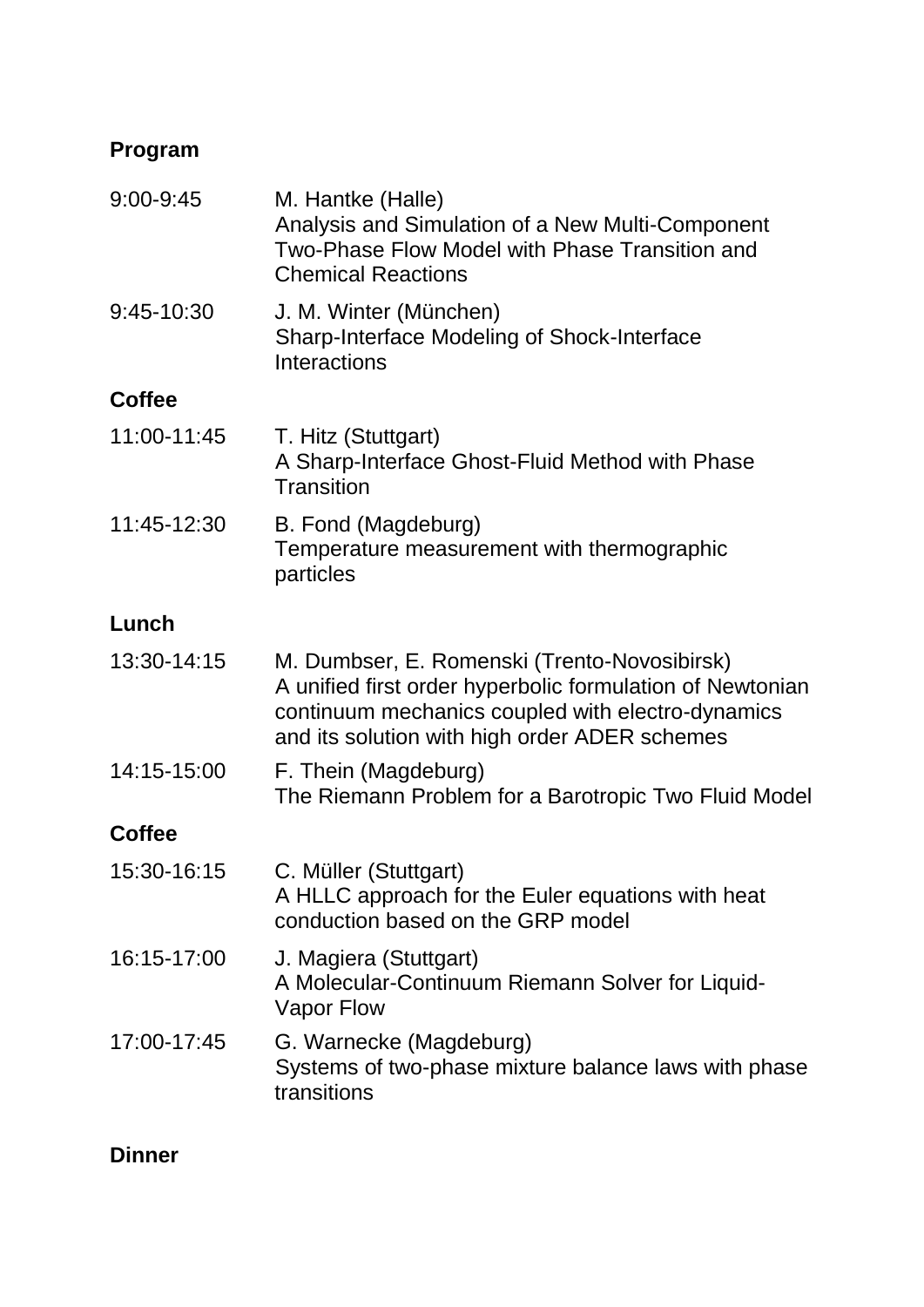# **Analysis and Simulation of a New Multi-Component Two-Phase Flow Model with Phase Transition and Chemical Reactions**

#### **Maren Hantke**

Martin-Luther-Universität Halle-Wittenberg

For the modeling and simulation of multi-phase flows, Baer-Nunziato type models are frequently used. Usually this leads to several problems. A new multicomponent model introduced by Bothe and Dreyer can avoid these disadvantages of Baer-Nunziato type models. This model can be employed to simulate chemically reacting flows as well as phase transitions. In particular, we apply this model to two phases, where each phase is a simple multi-component mixture.

The available theory of conservation laws as well as numerical methods for these type of equations relies very much on the knowledge of eigenvalues and eigenvectors corresponding to the Jacobian of the inviscid fluxes. Although we cannot explicitly compute the eigenvalues and eigenvectors of the system, we are able to prove some analytical results that are essential for the implementation.

Using an explicit time stepping, the time steps are restricted by the characteristic velocities of the fluids. On the other hand, stiffness of the system is also introduced by the chemical reactions. Depending on the fluid state and the relaxation times, either the characteristic velocities of the fluid or the chemical relaxation rates will be dominating the CFL number.

We present numerical results where we consider a two-component flow with phase transition and a three-component flow with chemical reactions.

#### **References:**

D. Bothe, W. Dreyer. Continuum thermodynamics of chemically reacting fluid mixtures. Acta Mech., 226 (2015) pp. 1757-1805.

### **Sharp-Interface Modeling of Shock-Interface Interactions**

### **Josef M. Winter, Stefan Adami, Nikolaus A. Adams,**

Technical University Munich

The numerical simulation of compressible flow phenomena with several interacting gaseous and liquid phases has become an important tool in research and industry. These flows often involve singularities such as shocks and interfaces as well as instabilities driven by their interaction. The inherent highly nonlinear dynamics of those systems leads to a broad range of temporal and spatial scales that have to be resolved and properly modeled. Having adequate fluid models and related high-performance solvers at hand, the increasing computational power offered by large distributedmemory machines like the SuperMUC-NG at LRZ or the future HPE APOLLO 9000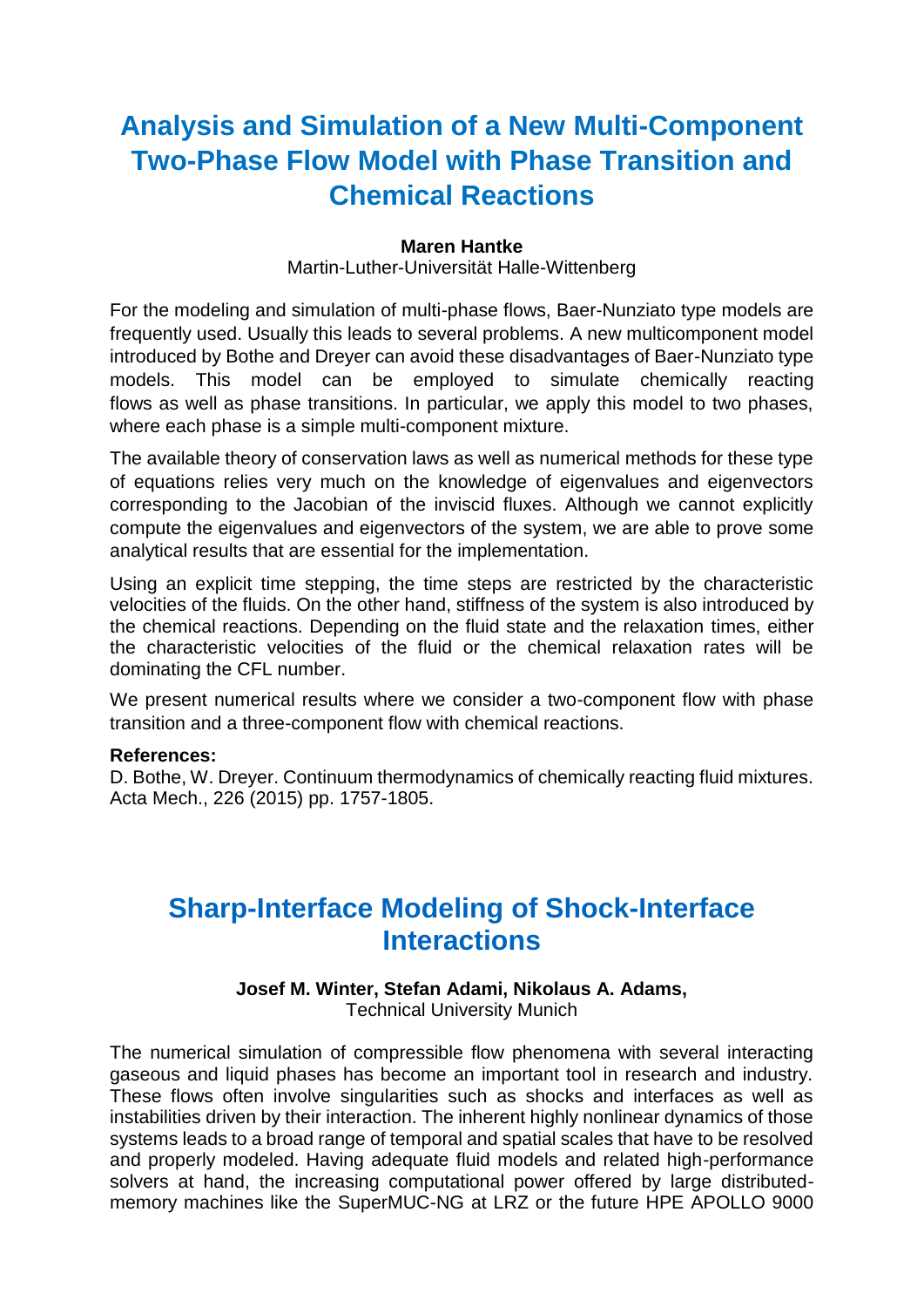HAWK system at HLRS enables large-scale simulations of complex compressible flow phenomena.

In this talk, we present our open-source multi-phase compressible flow simulation framework ALPACA [1], developed at the TUM Chair of Aerodynamics and Fluid Mechanics. Therein, the fully compressible Navier-Stokes equations are solved with a finite-volume approach and state-of-the-art low-dissipative shock capturing schemes. A conservative interface-interaction model accounts for the interaction between fluids. To describe the interface, we use a sharp-interface level-set method. Computational efficiency is achieved by an adaptive-local time-stepping scheme and multi-resolution approaches [2]. ALPACA is written in C++17 and uses the Message Passing Interface (MPI) for distributed-memory parallelization. Careful software design balances highperformance algorithms and compute kernels with modular and flexible user interfaces. This allows to easily switch between different numerical models without loss of computational efficiency. During the talk, we focus on the implemented flow models and numerical schemes. To demonstrate the capability of our solver, we show complex scenarios of shock waves interacting with fluid interfaces. The interaction of a helium bubble with a shock wave in air exhibits the appearance of small-scale interface instabilities and different vortex production mechanisms. Macroscopic breakup modes during secondary atomization of a water droplet are shown as a second example.

#### **References**

[1] Hoppe, N., Pasichnyk, I., Allalen, M., Adami, S., and Adams, N. A. "Node-Level Optimization of a 3D Block-Based Multiresolution Compressible Flow Solver with Emphasis on Performance Portability". In: International Conference on High Performance Computing & Simulation (HPCS). 2019.

[2] Kaiser, J. W., Hoppe, N., Adami, S., and Adams, N. A. "An Adaptive Local Time-Stepping Scheme for Multiresolution Simulations of Hyperbolic Conservation Laws". In: Journal of Computational Physics (2019).

# **A Sharp-Interface Ghost-Fluid Method with Phase Transition**

### **Timon Hitz, Steven Jöns, Claus-Dieter Munz**

Institute of Aerodynamics and Gas Dynamics, University of Stuttgart

Many technical applications that involve multiphase flow, such as rocket combustion chambers and Diesel engines, operate at high pressures and temperatures such that the environmental conditions may exceed the critical point of the liquid species. In these regimes, the assumption of incompressibility of the liquid is not valid any more, even when the flow Mach number is low. This is an inherent challenge for numerical simulations of flow phenomena in the near- and transcritical regimes. The governing flow equations, i.e. the compressible Navier-Stokes equations, are fully coupled as the thermodynamic pressure is linked to the internal energy of the fluid via a real gas equation of state (EOS).

In the present talk we introduce a sharp-interface method combined with a ghost-fluid method, based on the discontinuous Galerkin spectral element method (DGSEM) [1].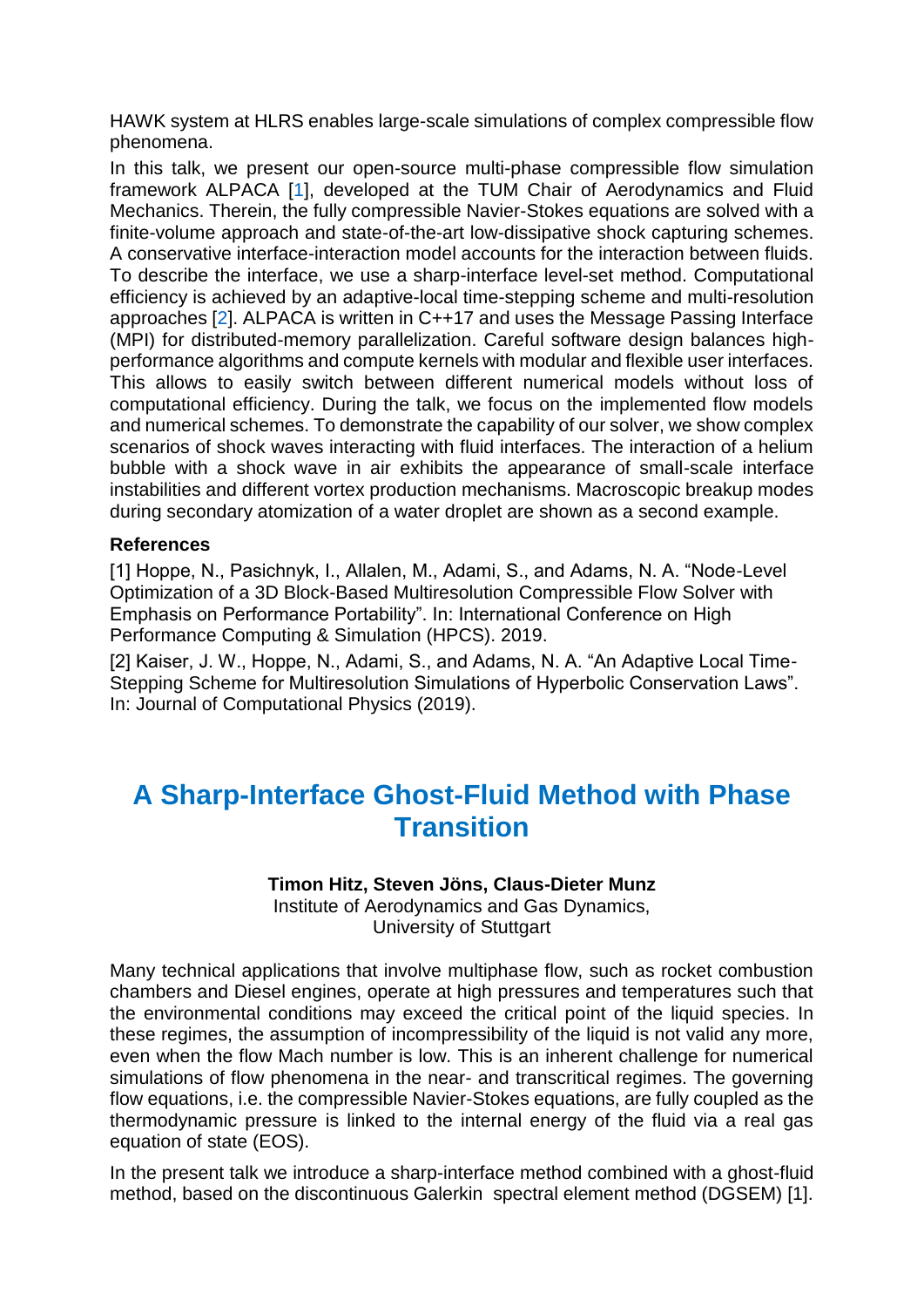The phase boundary is represented by the zero iso-contour of a level-set function which allows for a high order representation of its geometry and, consequently, accurate calculation of normals and curvature [2]. The multiphase jump conditions across the phase boundary are maintained by the solution of the multiphase Riemann problem. The numerical flux is then applied for the liquid and vapour phases via the ghost fluid method [1]. For the accurate description of near critical fluid behaviour, tabulated real gas EOS are used [3], including state of the art EOS provided by the libraries CoolProp and RefProp.

Away from the phase interface we find a smooth solution and utilize the high order of accuracy of the discontinuous Galerkin method. In the vicinity of the phase interface, a local sub-cell formulation is introduced where we change to a second order accurate finite volume formulation to avoid stability issues and allow a more refined representation of the phase interface. Both methods are coupled by classical Riemann solvers in the bulk phases. The jump conditions at the phase interface are realized by means of special multiphase Riemann solvers. Approximate solvers are available for immiscible two phase flows. If phase transition is considered, the classical solution of the Riemann problem is complemented by an evaporation wave that represents the motion of the phase interface relative to the surrounding fluids. Interfacial heat flux and the latent heat of evaporation are taken into account by means of a subgrid resolution of the temperature profile, based on the solution of the diffusive generalized Riemann problem [5].

We present results for a variety of examples, such as shock-droplet interactions at high Mach numbers with the droplet being at rest or subject to a crossflow. Furthermore, using highly accurate real gas EOS, the method is validated against molecular dynamics simulations for several classical Riemann problems, e.g. a shock tube experiment and the expansion into vacuum.

#### **References**

[1] S. Fechter and C.-D. Munz. A discontinuous Galerkin-based sharp-interface method to simulate three-dimensional compressible two-phase flow. Int. J. Numer. Meth. Fluids, 78, pp. 413-435 (2015).

[2] F. Föll, C. Müller, J. Zeifang, C.-D. Munz. A novel regularization strategy for the local discontinuous Galerkin method for level-set reinitialization. Submitted J. Comput. Phys (2019).

[3] F. Föll, T. Hitz, C. Müller, C.-D. Munz, M. Dumbser. On the use of tabulated equations of state for multi-phase simulations in the homogeneous equilibrium limit. Shock Waves, 29 (5), 2019.

[4] F. Lörcher, G. Gassner and C.-D. Munz, An explicit discontinuous Galerkin scheme with local time-stepping for general unsteady diffusion equations. J. Comput. Phys, 227,pp. 5649-5670 (2008).

[5] T. Hitz, M. Heinen, J. Vrabec, C.-D. Munz. Comparison of Macro- and Microscopic Solutions of the Riemann Problem I. Supercritical Shock Tube and Expansion into Vacuum, J. Comput. Phys., in revision, 2019.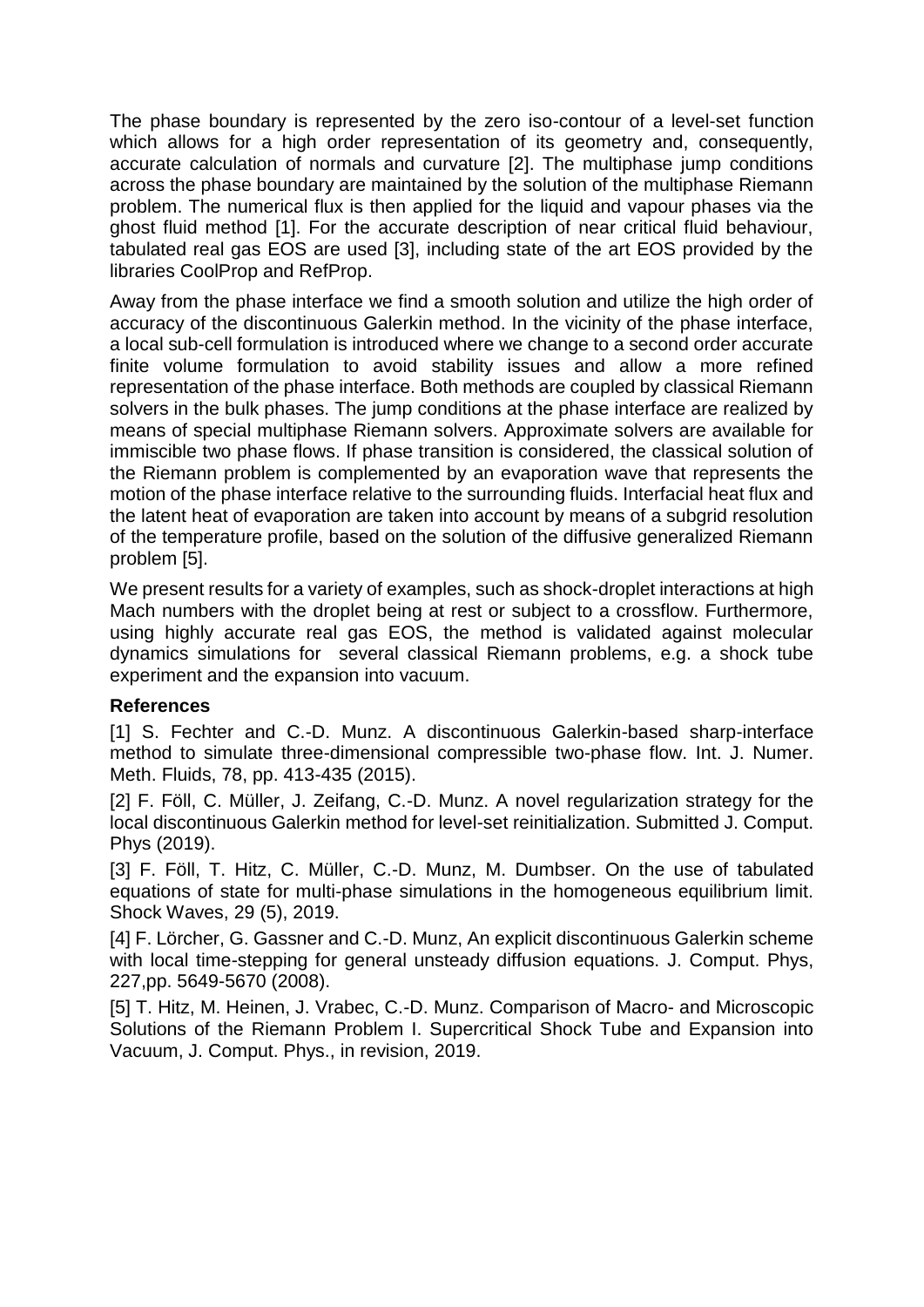### **Thermographic phosphor particles as tracers for fluid temperature measurements.**

#### **Benoit Fond**

Otto-von-Guericke University Magdeburg, Institute of Fluid Dynamics and **Thermodynamics** 

This presentation will discuss optical techniques for measuring fluid temperatures, which are based on thermographic phosphors. Phosphors are crystalline nano- to micro-scale particles consisting of a host compound that is normally doped with rareearth or transition metal elements, lending the material temperature-dependent luminescence properties. Phosphor particles have similar physical properties than typical solid seed material for PIV such as TiO2 and can also be seeded into flows of interest. Following laser excitation, the luminescence signal of the particles is detected and the temperature may be derived using spectrally- or temporally-resolved methods. These diagnostics have several advantages. For example, they are easily combined with particle-based velocimetry approaches to acquire instantaneously correlated vector-scalar data necessary to characterise turbulent flows. Thermographic phosphors are often resistant to harsh, chemically-reacting environments. Furthermore, the near-infinite range of materials possess a rich variety of spectroscopic features that allow versatile tailoring of the technique to specific temperature ranges, including cryogenic temperatures, and demanding experimental conditions.

The presentation will include a short description of thermographic phosphors and basic principles of the thermometry method, followed by an application of the concept to the flow downstream of high pressure-ratio expansion confined in a channel. The observed temperature distribution results from a combination of compressible features, the realgas Joule-Thomson effect and the wall-to-fluid heat transfer. Finally, recent developments toward higher precision and temporal/spatial resolution will be presented.

# **A unified first order hyperbolic formulation of Newtonian continuum mechanics coupled with electro-dynamics and its numerical solution**

#### **M. Dumbser<sup>1</sup> and E. Romenski1,2**

<sup>1</sup>University of Trento, <sup>2</sup>Soboley Institute of Mathematics, Russia

In this talk, we present a new unified first order hyperbolic model of Newtonian continuum mechanics coupled with electro-dynamics. The model is derived from the theory of hyper-elasticity and is able to describe the behavior of moving elasto-plastic dielectric solids as well as viscous and inviscid fluids in the presence of electromagnetic fields. It is a peculiar feature of the proposed PDE system that viscous fluids are treated just as a special case of elasto-plastic solids. This is achieved by introducing a strain relaxation mechanism in the evolution equations of the distortion field **A**, which in the case of purely elastic solids maps the current configuration to the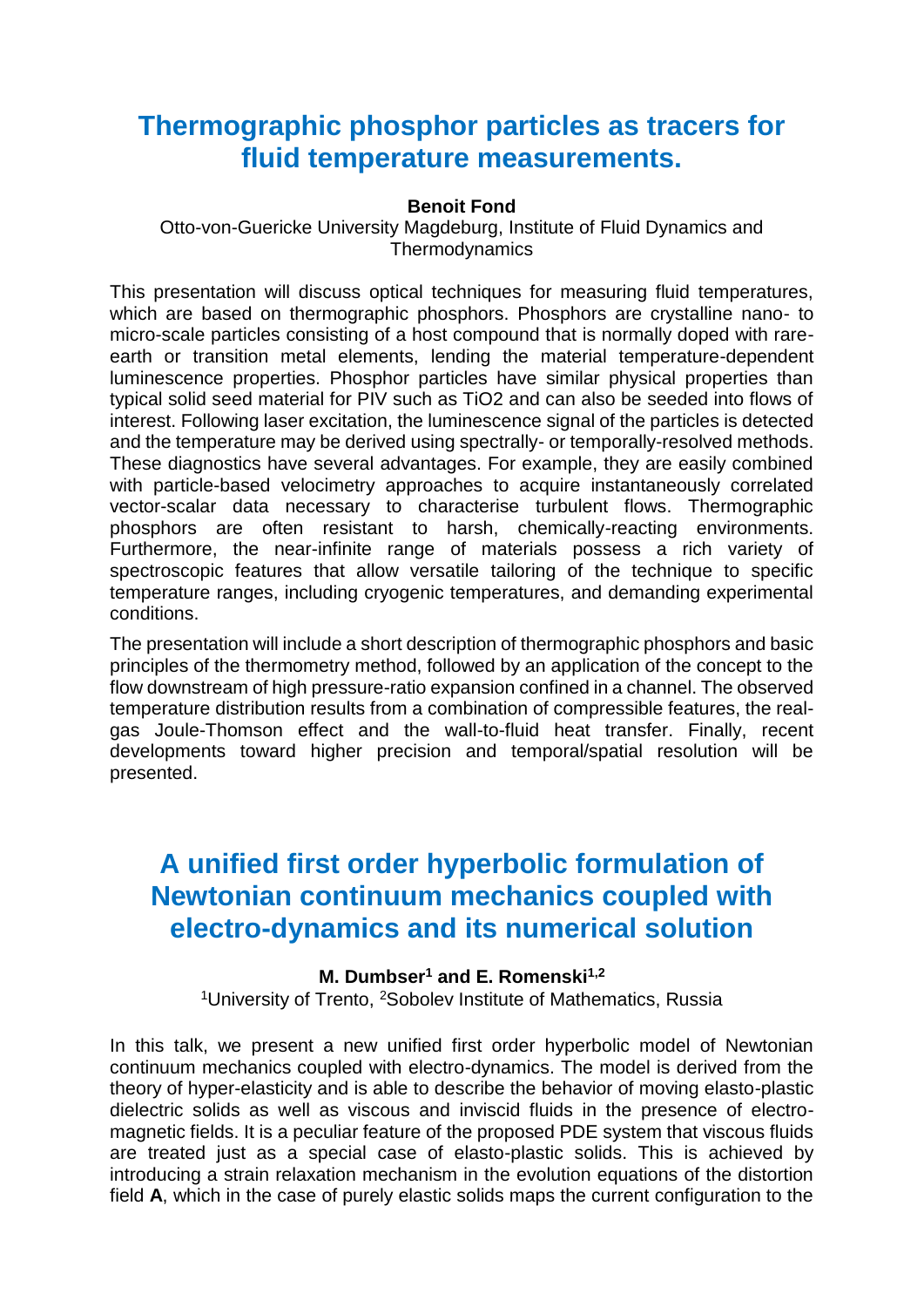reference configuration. The model also contains a hyperbolic formulation of heat conduction as well as a dissipative source term in the evolution equations for the electric field given by Ohm's law. Via formal asymptotic analysis we show that in the stiff limit, the governing first order hyperbolic PDE system with relaxation source terms tends asymptotically to the viscous and resistive magnetohydrodynamics (MHD) equations. The governing PDE system is symmetric hyperbolic and satisfies the first and second principle of thermodynamics, hence it belongs to the so-called class of symmetric hyperbolic thermodynamically compatible systems (SHTC), which have been studied for the first time by Godunov in 1961 and later in a series of papers by Godunov and Romenski. An important feature of the proposed model is that the propagation speeds of all physical processes, including dissipative processes, are finite. The model is discretized using high order accurate ADER discontinuous Galerkin (DG) finite element schemes with a posteriori subcell finite volume limiters and using high order ADER-WENO finite volume schemes on fixed and moving meshes. We show numerical test problems that explore a rather large parameter space of the model ranging from Euler and Navier-Stokes flows over ideal MHD, viscous and resistive MHD and nonlinear large-strain solid mechanics of elasto-plastic materials to pure electro-dynamics and moving dielectric elastic solids in a magnetic field.

### **References**

[1] S.K. Godunov. An interesting class of quasilinear systems. Dokl. Akad. Nauk SSSR, 139:521–523, 1961.

[2] S.K. Godunov and E.I. Romenski. Nonstationary equations of nonlinear elasticity theory in eulerian coordinates. J. of Applied Mechanics and Technical Physics 13:868–884, 1972.

[3] S.K. Godunov and E.I. Romenski. Elements of continuum mechanics and conservation laws. Kluwer Academic/Plenum Publishers, 2003.

[4] I. Peshkov and E. Romenski. A hyperbolic model for viscous newtonian flows. Continuum Mechanics and Thermodynamics, 28:85–104, 2016.

[5] M. Dumbser, O. Zanotti, R. Loubère, and S. Diot. A posteriori subcell limiting of the discontinuous Galerkin finite element method for hyperbolic conservation laws. Journal of Computational Physics, 278:47–75, 2014.

[6] M. Dumbser, I. Peshkov, E. Romenski and O. Zanotti. High order ADER schemes for a unified first order hyperbolic formulation of continuum mechanics: viscous heatconducting fluids and elastic solids. J. of Comput. Phys. 314:824–862, 2016

# **The Riemann Problem for a Barotropic Two Fluid Model**

### **F. Thein1;2, M. Dumbser<sup>2</sup> and E. Romenski2;3**

<sup>1</sup>Otto-von-Guericke University Magdeburg, <sup>2</sup>University of Trento, <sup>3</sup>Sobolev Institute of Mathematics, Novosibirsk

In several previous works Godunov, Romenski and co-authors proposed a PDE model derived using fundamental principles, cf. [2, 3]. The governing PDE system belongs to the class of symmetric hyperbolic thermodynamically compatible systems (SHTC). Particular results on two fluid models were obtained by Romenski, Toro and others [5,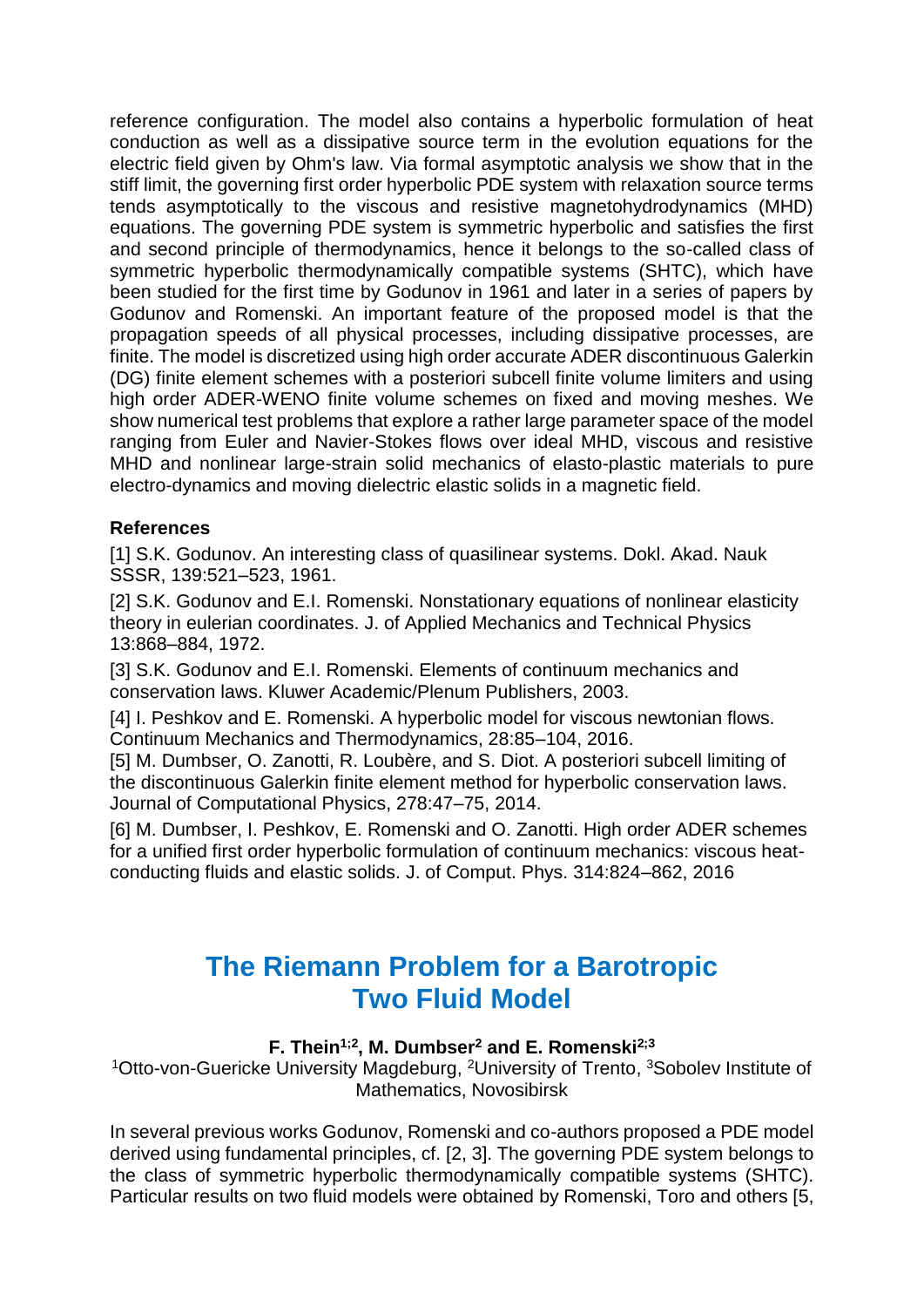4]. Numerical results for this type of model can exemplary be found in recent works by Dumbser, Romenski et al. e.g. [1]. However, a distinguished analytical treatment is still far from being complete. As a first attempt we want to discuss the Riemann problem for the homogeneous barotropic (i.e. isentropic or isothermal) two fluid model derived from the SHTC system. We will present exact relations for the appearing waves and discuss the wave structure of the solution. Comparisons of numerical and exact solutions will be shown. Further we want to discuss this model in the context of two phase flows with phase transition.

### **References**

[1] M. Dumbser, I. Peshkov, E. Romenski, and O. Zanotti. High order ader schemes for a unified first order hyperbolic formulation of continuum mechanics: Viscous heat conducting fluids and elastic solids. Journal of Computational Physics, 314:824 – 862, 2016.

[2] S. K. Godunov. An interesting class of quasi-linear systems. Dokl. Akad. Nauk SSSR, 139:521–523, 1961.

[3] S. K. Godunov and E. I. Romenski. Nonstationary equations of nonlinear elasticity theory in Eulerian coordinates. Journal of Applied Mechanics and Technical Physics, 13(6):868–884, Nov 1972.

[4] E. Romenski, D. Drikakis, and E. Toro. Conservative models and numerical methods for compressible two-phase flow. Journal of Scientific Computing, 42(1):68, Jul 2009.

[5] E. Romenski, A. D. Resnyansky, and E. F. Toro. Conservative hyperbolic formulation for compressible two-phase flow with different phase pressures and temperatures. Quart. Appl. Math., 65(2):259–279, 2007.

# **A sharp interface method with heat conduction and mass transfer based on the GPR model**

### **C. Mueller and C.-D. Munz**

University of Stuttgart

In this talk, we present a novel sharp interface method, that allows heat and mass transfer across the two-fluid interface. The sharp interface framework is based on the work of Fechter et al. [2]. It combines a level-set and a ghost-fluid method to transport the two-fluid interface in three space dimensions. The method is incorporated into a DG framework with finite-volume sub-cells to solve the flow in the bulk phases. A new model for in-viscid flow with heat transfer, the GPR model [1], is used. It models heat transfer hyperbolically. This allows the construction of an HLLC type multi-phase Riemann solver that handles heat transfer generically. It is extended to allow mass transfer across the two-fluid interface, so evaporation and condensation is possible. The capabilities of the new method are illustrated with several testcases.

### **References**

[1] M. Dumbser, I. Peshkov, E. Romenski and O. Zanotti. High order ADER schemes for a unified first order hyperbolic formulation of continuum mechanics: viscous heatconducting fluids and elastic solids. J. of Comput. Phys. 314:824–862, 2016

[2] Fechter, S., and C‐ D. Munz. "A discontinuous Galerkin‐ based sharp‐ interface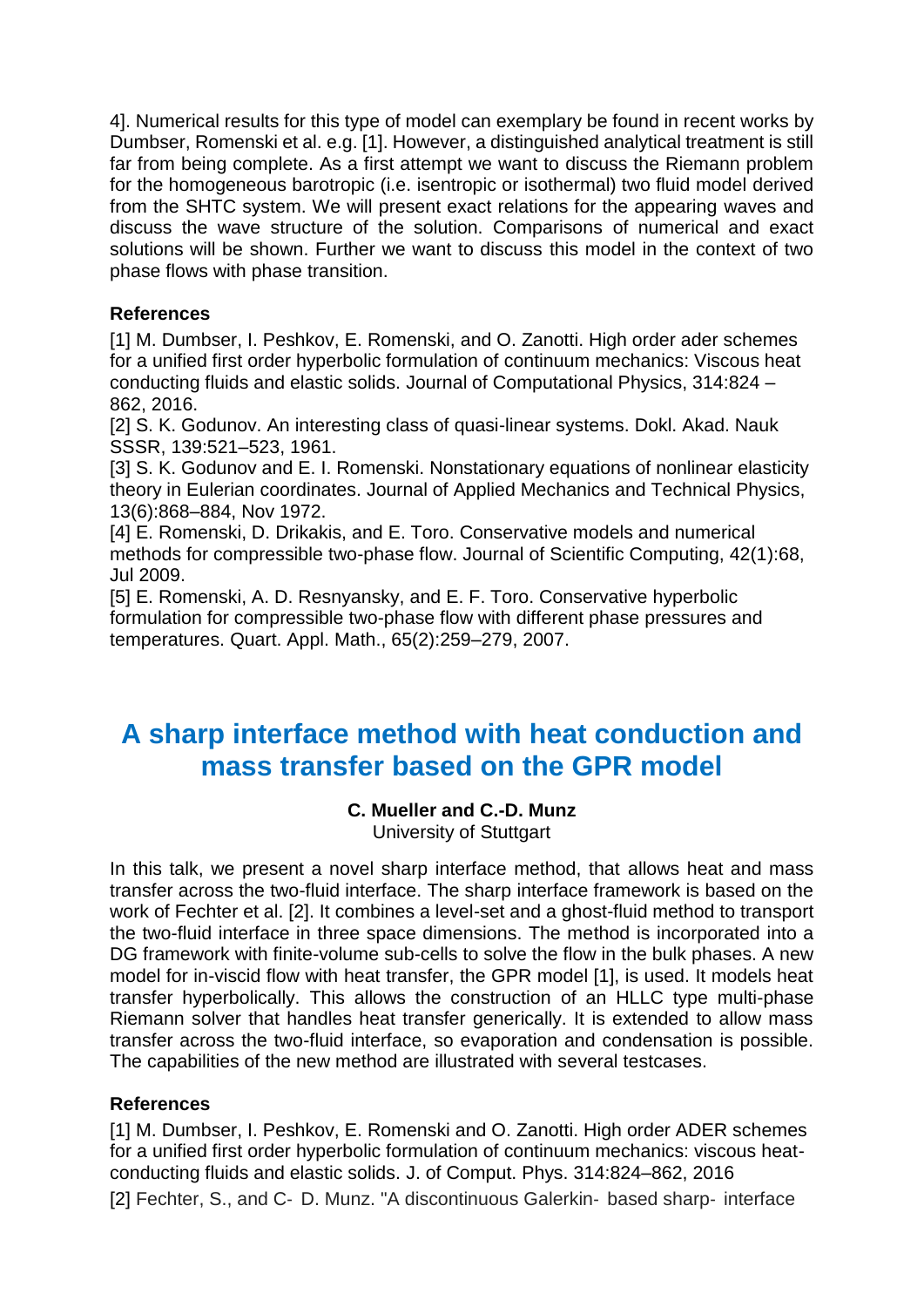method to simulate three‐ dimensional compressible two‐ phase flow." *International Journal for Numerical Methods in Fluids* 78, no. 7 (2015): 413-435.

# **A Molecular–Continuum Riemann Solver for Liquid–Vapor Flow**

### **Jim Magiera Christian Rohde**

Institute of Applied Analysis and Numerical Simulation, University of Stuttgart

Using a sharp interface approach, compressible liquid–vapor flow can be described by the hyperbolic Euler equations in the bulk phases, provided that viscosity and heat conductivity can be neglected. For an accurate description of the liquid–vapor phase boundary it is important to account for the microscale properties of the fluid at the interface. To this end, the interface dynamics in normal direction can be described as a Riemann problem [2, 6], which is typically solved by nonstandard wave patterns, usually entailing an undercompressive wave, representing the phase boundary. Consequently, an additional algebraic relation is necessary, which is called a kinetic relation. However, the physically relevant choice of the kinetic relation is often unclear. With this as our motivation, we want to describe the interface dynamics by a molecular dynamics microscale model that does not rely on continuum-scale closure relations and related parameters. Instead, molecular dynamics models rely on accurate forcefields, which are already established, even for complex mixtures [7, 3].

In summary, we want to solve microscale Riemann problems with molecular dynamics and use the microscale Riemann solutions in our continuum-mechanical simulations, see e.g. [5]. In order to drastically reduce computational time constraint-preserving artificial neural networks [4] are employed. We employ a moving-mesh based front capturing algorithm [1] that resolves the position of the interface exactly, within the mesh. In this talk the aforementioned multiscale Riemann solver for liquid–vapor flow and numerical simulation results of the complete multiscale model are presented.

#### **References**

[1] C. Chalons, C. Rohde, and M. Wiebe. "A Finite Volume Method for Undercompressive Shock Waves in Two Space Dimensions". In: ESAIM Math. Model. Numer. Anal. (2017). doi: 10.1051/m2an/2017027.

[2] S. Fechter, C.-D. Munz, C. Rohde, and C. Zeiler. "A sharp interface method for compressible liquid-vapor flow with phase transition and surface tension". In: J. Comput. Phys. 336 (2017), pp. 347–374. doi: 10.1016/j.jcp.2017.02.001.

[3] A. Köster, M. Thol, and J. Vrabec. "Molecular Models for the Hydrogen Age: Hydrogen, Nitrogen, Oxygen, Argon, and Water". In: Journal of Chemical & Engineering Data 63.2 (2018), pp. 305–320. doi: 10.1021/acs.jced.7b00706. eprint: [https://doi.org/10.](https://doi.org/10) 1021/acs.jced.7b00706.

[4] J. Magiera, D. Ray, J. S. Hesthaven, and C. Rohde. "Constraint-Aware Neural Networks for Riemann Problems". In: arXiv e-prints (Apr. 29, 2019). arXiv: 1904 . 12794 [physics.comp-ph].